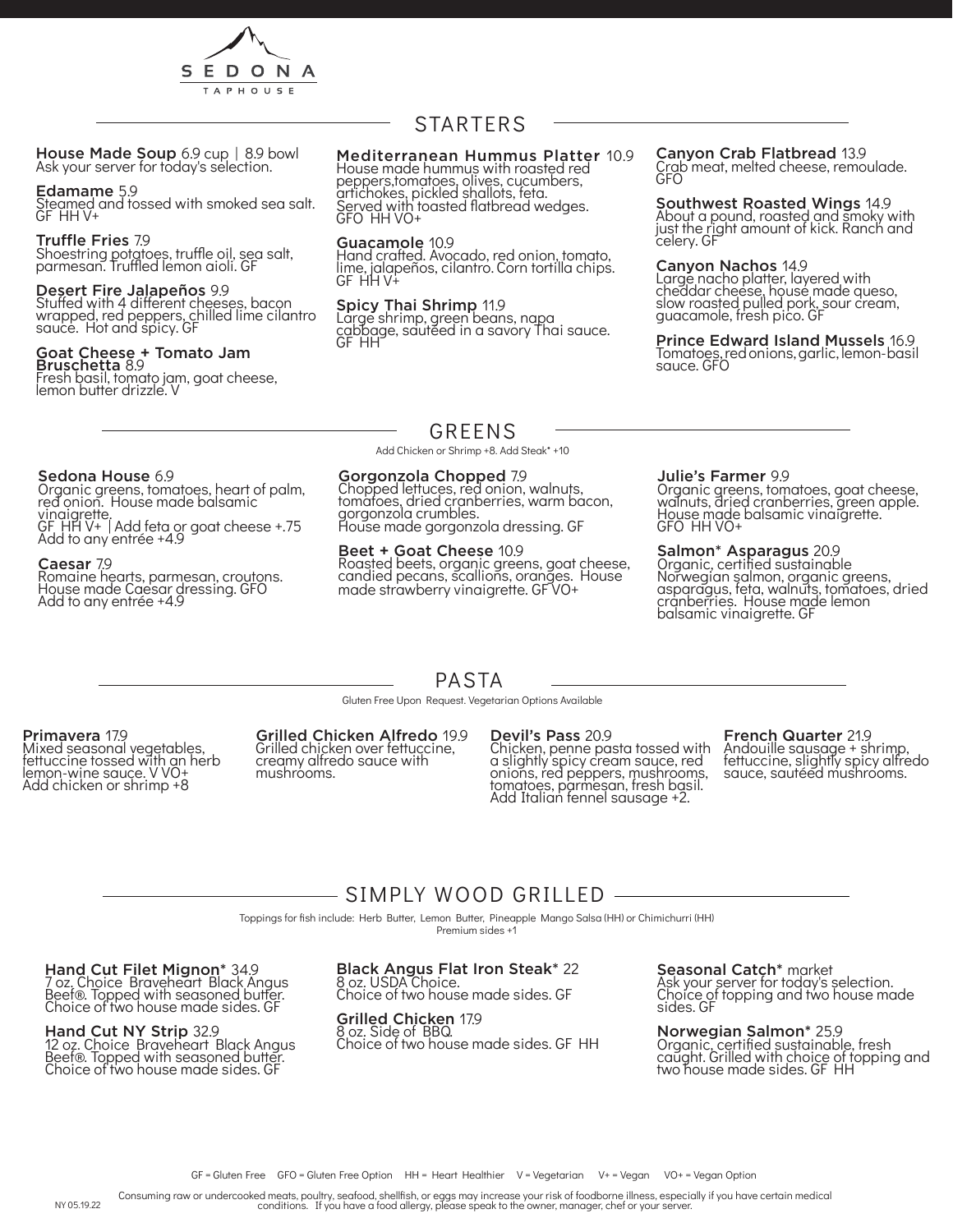# HOUSE SPECIALTIES

Antibiotic free, hormone free, cage free poultry. Organic, sustainable, antibiotic free salmon. Braveheart Black Angus Beef®.

### Chicken Marsala 19.9

8 oz. Topped with our house made Marsala sauce and sautéed portabella mushrooms. Garlic whipped potatoes and steamed broccoli. GF

### Chuckawalla Chicken 19.9

8 oz. Topped with melted goat cheese, sun-dried tomatoes and a citrus garlic sauce. Garlic whipped potatoes and grilled asparagus. GF

### Roman Parmesan Crusted Chicken 19.9

Pan fried, panko and cheese crusted. Topped with an Italian salsa and melted mozzarella. Roasted Brussels sprouts and garlic whipped potatoes.

Bourbon Pork Chop 20.9

8 oz. Bone-in pork chop, brushed with house made bourbon glaze. Garlic whipped potatoes and steamed broccoli. Add additional 8 oz. pork chop +8

### Palo Verde Salmon\* 25.9

Topped with our citrus, tomato and garlic sauce with feta. Garlic whipped potatoes and steamed spinach. GF

### Crab Stuffed Shrimp 24.9

Large shrimp stuffed with jumbo lump crab meat, fresh spinach, lemon butter, garlic whipped potatoes. GF

Crab + Shrimp topped Sea Bass\* 28.9 Topped with crab, shrimp and lemon caper butter. Garlic whipped potatoes and grilled asparagus. GF

**Sedona Crab Cakes** 29.9<br>Two 4 oz, 'no filler' jumbo lump crab cakes with house made remoulade. Garlic whipped potatoes and Southwest corn. GF

# BURGERS + SANDWICHES

All burgers + sandwiches are served with choice of side. Add cherry-wood bacon +2. Gluten Free Bun +1

### STH Burger 15.9

7 oz. Wagyu Beef\*, pepper jack cheese, jicama slaw, sweet chili glaze, house made picante aioli, toasted potato bun. GFO

### Hangover Burger 16.9

7 oz. Wagyu beef\*, American cheese, ba- con, over easy egg\*, house made sauce, caramelized onions, toasted potato bun. **GFO** 

## The Beyond Burger 15.9

Plant-based veggie burger, American cheese, greens, tomato, red onion, house made sauce, toasted potato bun. GFO

### Cheeseburger<sub>, 15.9</sub>

7 oz. Wagyu Beef\*, romaine, tomato, red onion, pickles, choice of cheese, toasted potato bun. GFO

au jus. GFO

HANDHELDS

### SLIDERS

Salmon Organic, certified sustainable salmon, greens, tomato, red onion, chimi aioli. With greens. 10.9 (2) 14.9 (3)

'Kobe Beef'\* Wagyu beef, Vermont cheddar, house made sauce, caramelized onions. With greens. 9.9 (2) 13.9 (3)

Prime Rib Sandwich 16.9

Sautéed mushrooms, caramelized onions, fontina cheese, horseradish sauce, toasted artisan roll. Served with natural

### TACOS

**Acapulco Fish**<br>Broiled mahi mahi, sautéed onions, avocado, pineapple mango salsa, chimi aioli, cilantro. With greens. GFO 14.9

# FLATBREADS

Italiano Italian fennel sausage, mozzarella, parmesan,<br>fresh basil. GFO 9

# Southwest Steak

Seasoned tender steak, black bean salsa, sautéed onions, chipotle aioli, cheddar cheese, fresh pico, cilantro. With greens. GFO 14.9

Margherita

Fresh basil, olive oil, garlic, tomato, fresh mozzarella, parmesan, balsamic reduction glaze. GFO V 9

**Santa Fe Shrimp**<br>Crispy shrimp tossed with house made picante aioli, jicama slaw, pineapple mango salsa, cilantro. With greens. GFO 14.9

Goat Cheese + Basil

Goat cheese, mozzarella, parme- san, fresh basil. GFO V Option to add sun-dried tomatoes.  $\mathsf{Q}$ 

# SIDES

\*\*All sides are GF except seasonal squash couscous

| <b>Garlic Whipped Potatoes</b><br>Seasonal Couscous**<br><b>Steamed Broccoli</b><br><b>Shoestring French Fries</b> | $+5$<br>$+5$<br>+5<br>$+5$ | <b>Grilled Asparagus</b><br><b>Southwest Corn</b><br>Fruit<br><b>Sautéed Spinach</b> | $+5$<br>$+5$<br>+5<br>+5 | <b>Sweet Potato Fries</b><br><b>Roasted Brussels Sprouts</b> | $+6$<br>$+6$ |
|--------------------------------------------------------------------------------------------------------------------|----------------------------|--------------------------------------------------------------------------------------|--------------------------|--------------------------------------------------------------|--------------|
|                                                                                                                    |                            |                                                                                      |                          |                                                              |              |

GF = Gluten Free GFO = Gluten Free Option HH = Heart Healthier V = Vegetarian V+ = Vegan VO+ = Vegan Option

\*Consuming raw or undercooked meats, poultry, seafood, shellfish, or eggs may increase your risk of foodborne illness, especially if you have certain medical conditions. If you have a

food allergy, please speak to the owner, manager, chef or your server.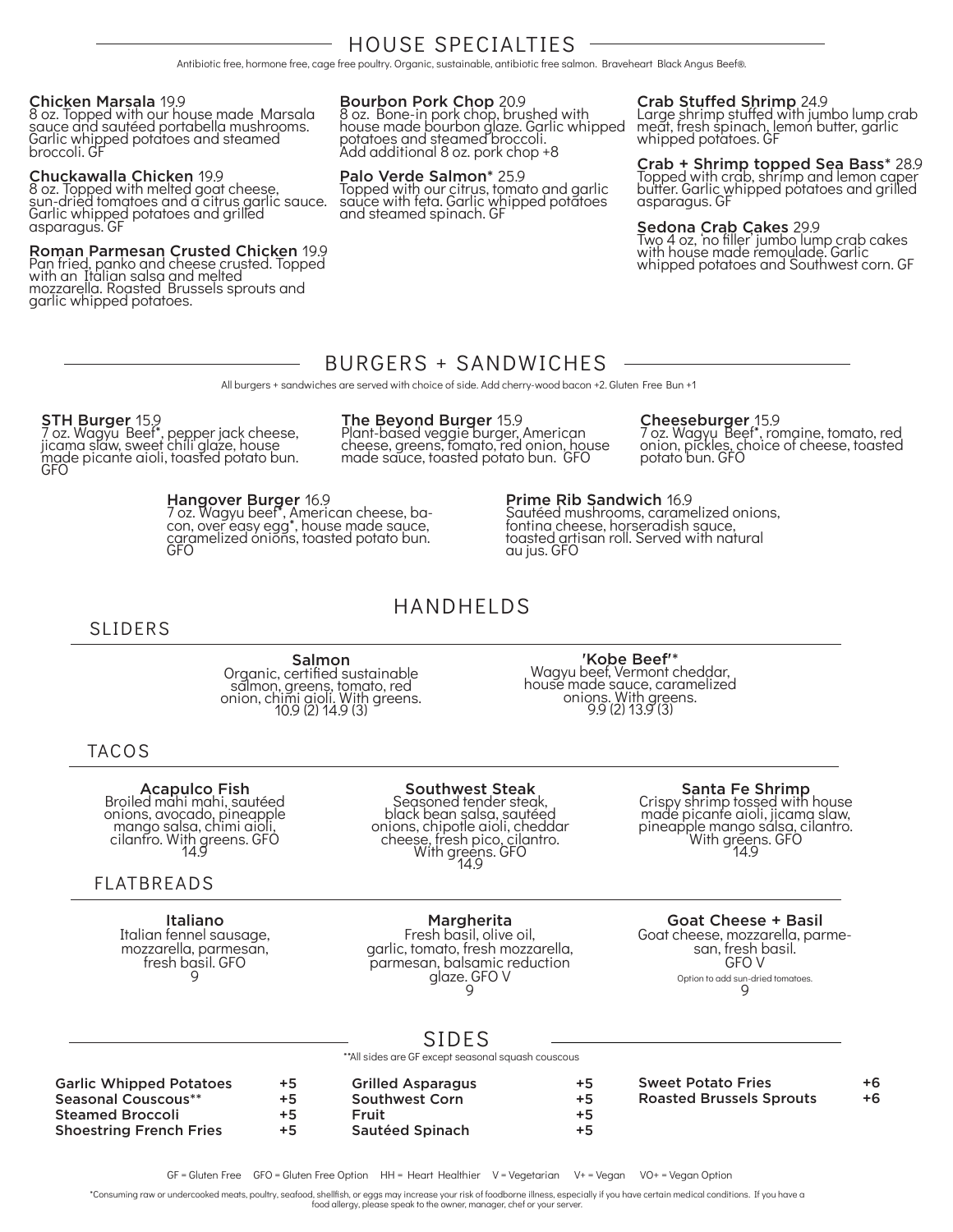# KIDS

12 years old and under. All kids meals include a beverage. 7.9



Kid Steak\* USDA Choice Flat Iron. Choice of side. GF

Kid Chicken Grilled. Choice of side. GF HH

> 125 105 140

Cheese Pizza Flatbread cheese pizza. GFO V

# WINE

|                                                                                                                                                                           | HOUSE 7.5 Chardonnay, Pinot Grigio, Pinot Noir, Cabernet Sauvignon, White Zinfandel                                                                                                                                                            |                                                                                                                                                                  |                                                            |
|---------------------------------------------------------------------------------------------------------------------------------------------------------------------------|------------------------------------------------------------------------------------------------------------------------------------------------------------------------------------------------------------------------------------------------|------------------------------------------------------------------------------------------------------------------------------------------------------------------|------------------------------------------------------------|
| WHITE                                                                                                                                                                     | Villa Pozzi Moscato<br>Chateau Ste. Michelle Dry Riesling<br><b>Brancott Sauvignon Blanc</b><br><b>Barone Fini Pinot Grigio</b><br><b>Ruffino Lumina Pinot Grigio</b><br><b>Hess Select Chardonnay</b><br><b>Bread &amp; Butter Chardonnay</b> | Sicily, Italy<br>Columbia Valley, Washington<br>Marlborough, New Zealand<br>Trentino-Alto Adige, Italy<br>Veneto, Italy<br>California<br>Napa Valley, California | 8 31<br>10 39<br>9 35<br>10 39<br>9 35<br>10 39<br>10   39 |
| RED                                                                                                                                                                       | <b>Angeline Pinot Noir</b><br><b>Goulard 'Classico' Malbec</b><br><b>Columbia Crest 'Grand Estates' Merlot</b><br><b>Josh Cellars Cabernet Sauvignon</b><br><b>Gnarly Head Cabernet Sauvignon</b><br>Joel Gott 815 Cabernet Sauvignon          | California<br>Mendoza, Argentina<br>Columbia Valley, Washington<br>California<br>California<br>California                                                        | 9 35<br>9 35<br>10 39<br>$11 \mid 43$<br>8 31<br>13   51   |
| S<br>R <sub>O</sub>                                                                                                                                                       | La Vidaubanaise Le Provençel<br>'Whispering Angel'<br><b>Joel Gott</b>                                                                                                                                                                         | Provence, France<br>Provence, France<br>Napa Valley, California                                                                                                  | 10 39<br>14   49<br>9   35                                 |
| SPARKLING                                                                                                                                                                 | La Luca Prosecco split<br>La Luca Prosecco<br>Mumm Napa Brut Prestige                                                                                                                                                                          | Veneto, Italy<br>Veneto, Italy<br>Napa Valley, California                                                                                                        | 11<br>46<br>50                                             |
|                                                                                                                                                                           | WINES OF INTEREST                                                                                                                                                                                                                              |                                                                                                                                                                  |                                                            |
| Stag's Leap 'Karia' Chardonnay<br><b>Kenwood Jack Merlot</b><br><b>Boen Tri Appellation Pinot Noir</b><br><b>Antigal Uno 1 Malbec</b><br>Jackson Estate Cabernet Sauvigon |                                                                                                                                                                                                                                                | Napa Valley, California<br>Sonoma, California<br>California<br>Mendoza, Argentina<br>Alexander Valley, California                                                | 18   51<br>53<br>15   49<br>$11 \mid 43$<br>60             |
|                                                                                                                                                                           | RESERVE SELECTION                                                                                                                                                                                                                              |                                                                                                                                                                  |                                                            |
|                                                                                                                                                                           | Stag's Leap 'Artemis' Cabernet Sauvignon                                                                                                                                                                                                       | Napa Valley, California                                                                                                                                          | 80                                                         |

Duckhorn Cabernet Sauvignon 'The Prisoner' Red Blend Caymus Cabernet Sauvignon Sonoma, California Napa Valley, California Napa Valley, California